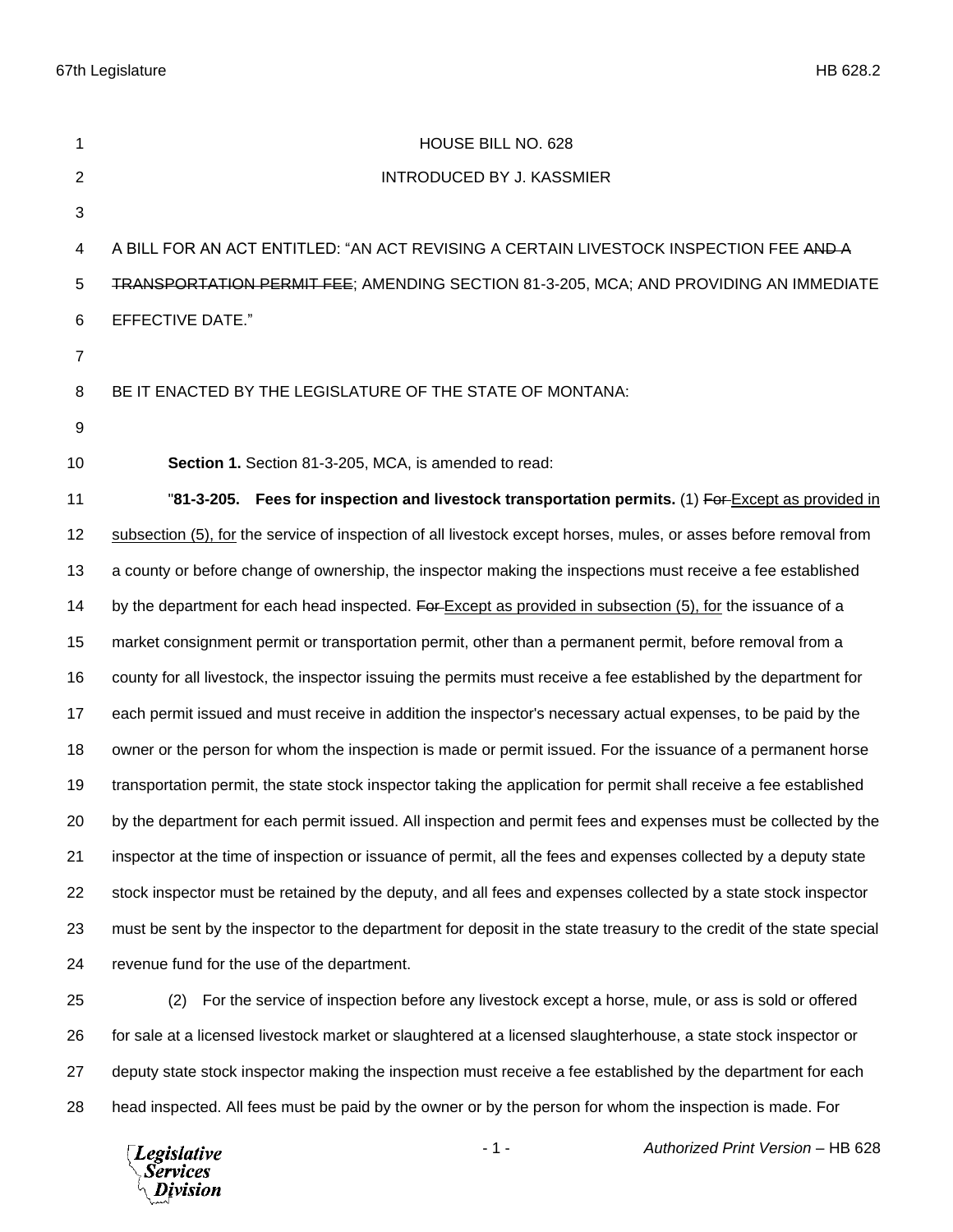releasing an animal so that it may be removed from the premises of a licensed livestock market, the state stock inspector making the release must receive a fee established by the department for each head inspected from the owner or the person for whom the release is made. All fees for inspection and release at the market must be collected at the time the inspection or release is made by the state stock inspector making the inspection or release and must be sent by the inspector to the department for deposit in the state treasury to the credit of the state special revenue fund for the use of the department. All fees for preslaughter inspection made at a licensed slaughterhouse by the state stock inspector must be paid to the department for deposit in the state treasury to the credit of the state special revenue fund for the use of the department. Preslaughter inspection fees paid to a deputy state stock inspector must be retained by the deputy.

 (3) (a) For the service of inspection of horses, mules, or asses before removal from a county or before change of ownership, the inspector making the inspection must receive a fee established by the department for each head inspected and must receive in addition the inspector's necessary actual expenses, to be paid by the owner or the person for whom the inspection is made. All fees and expenses collected by a state stock inspector must be sent by the inspector to the department for deposit in the state treasury to the credit of the state special revenue fund for the use of the department.

 (b) For the service of inspection before a horse, mule, or ass is sold or offered for sale at a licensed livestock market, a state stock inspector making the inspection must receive a fee established by the department for each head inspected. All fees must be paid by the owner or the person for whom the inspection is made to the state stock inspector.

 (4) All inspection and release fees and expenses must be paid to the department for deposit in the state treasury to the credit of the state special revenue fund for the use of the department unless paid to a deputy state stock inspector. State stock inspectors must be paid for their services and receive their expenses as fixed by the department.

## 24 (5) For all livestock except horses, mules, and asses ALL COW-CALF PAIRS:

25 (a) before the removal to pasture in a nonadjacent county, inspection of each head is not required. A

state stock inspector may issue a transportation permit for a fee established by the department based on a

27 range of the number of animals. The state stock inspector issuing this permit must receive a fee based on this

28 range THE INSPECTOR MAKING THE INSPECTION MUST RECEIVE A FEE OF ONE-HALF THE RATE OF A CHANGE OF